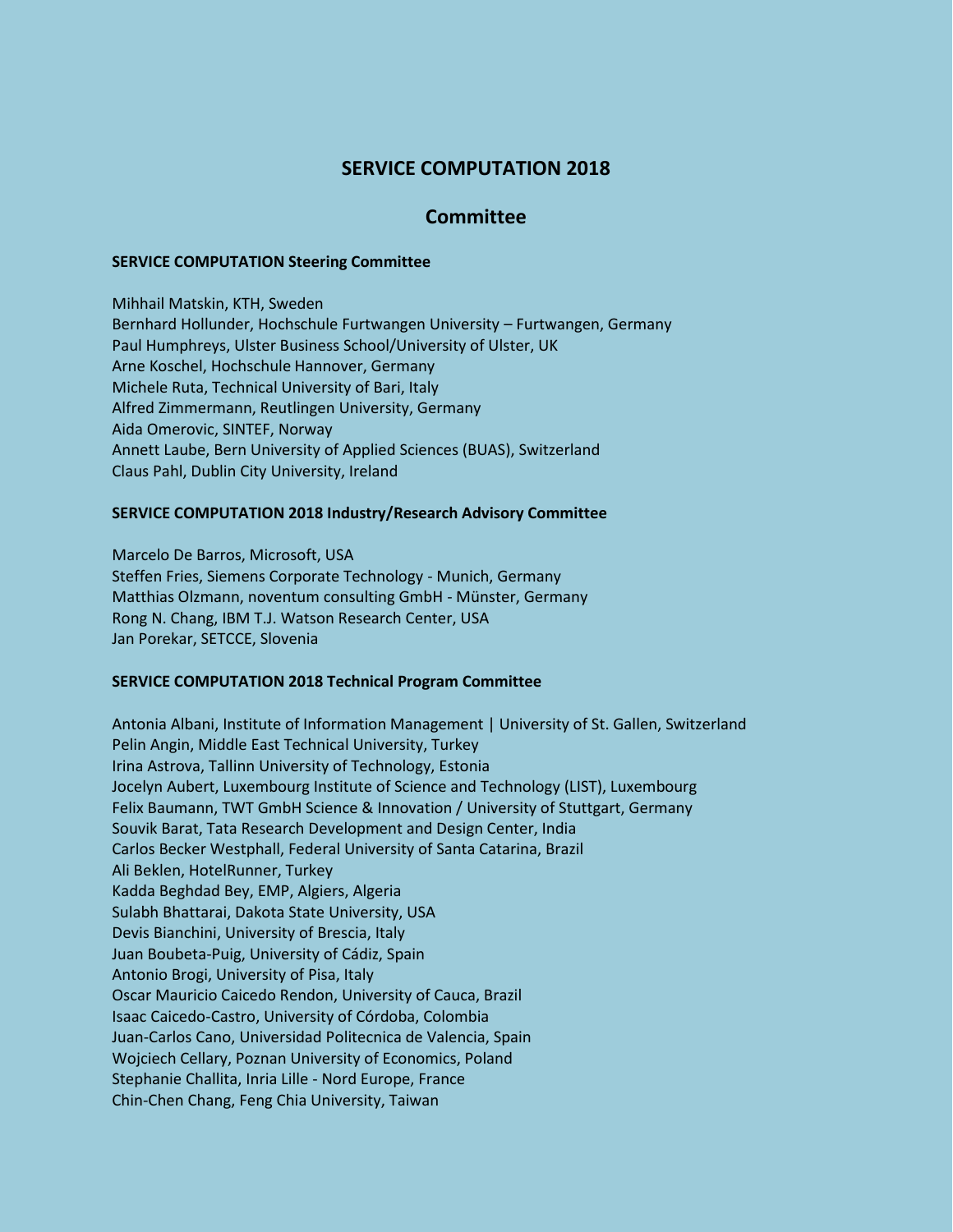Rong N. Chang, IBM T.J. Watson Research Center, USA Dickson Chiu, The University of Hong Kong, Hong Kong Marcelo De Barros, Microsoft, USA Chiara Di Francescomarino, Fondazione Bruno Kessler (FBK), Italy Leandro Dias da Silva, Instituto de Computação | Universidade Federal de Alagoas, Brazil Chen (Cherie) Ding, Ryerson University, Canada Erdogan Dogdu, TOBB University of Economics and Technology, Turkey Cédric Eichler, LIFO-INSA Centre Val de Loire, France José Enrique Armendáriz-Íñigo, Public University of Navarre, Spain Sören Frey, Daimler TSS GmbH, Germany Steffen Fries, Siemens Corporate Technology - Munich, Germany Somchart Fugkeaw, University of Tokyo, Japan Filippo Gaudenzi, Università Degli Studi di Milano, Italy Verena Geist, Software Competence Center Hagenberg GmbH, Austria Katja Gilly, Universidad Miguel Hernández, Spain Victor Govindaswamy, Concordia University - Chicago, USA Steven Guan (Sheng-Uei Guan), Jiaotong-Liverpool University, China Tom Guérout, LAAS-CNRS | Université de Toulouse, France Maki K. Habib, The American University in Cairo, Egypt Andreas Hausotter, Hochschule Hannover - University of Applied Sciences and Arts, Germany Martin Henkel, Stockholm University, Sweden Bernhard Hollunder, Hochschule Furtwangen University – Furtwangen, Germany Wladyslaw Homenda, Warsaw University of Technology, Poland Tzung-Pei Hong, National University of Kaohsiung, Taiwan Wei-Chiang Hong, Nanjing Tech University, China Sun-Yuan Hsieh, National Cheng Kung University, Taiwan Marc Hüffmeyer, Furtwangen University, Germany Marc-Philippe Huget, Polytech Annecy-Chambery-LISTIC | University of Savoie, France Paul Humphreys, Ulster University, UK Hemant Jain, University of Tennessee at Chattanooga, USA E. E. Jan, IBM Global Technology Services, USA Maria João Ferreira, Universidade Portucalense, Portugal Eleanna Kafeza, Athens University of Economics and Business, Greece Yu Kaneko, Research and Development Center - Toshiba, Japan Fu-Chien Kao, Da-Yeh University, Taiwan Marouane Kessentini, University of Michigan - Dearborn, USA Moahmmad Maifi Hasan Khan, University of Connecticut, USA Peter Kilpatrick, Queen's University Belfast, UK Hyunsung Kim, Kyungil University, Korea Alexander Kipp, Robert Bosch GmbH, Germany Janusz Klink, Wroclaw University of Science and Technology, Poland Michal Kökörcený, Unicorn College / University of Hradec Králové, Czech Republic Arne Koschel, Hochschule Hannover - University of Applied Sciences and Arts, Germany Andrew Kusiak, The University of Iowa, USA Annett Laube, Bern University of Applied Sciences (BUAS), Switzerland Tian Lan, George Washington University, USA Cho-Chin Lin, National Ilan University, Taiwan Mark Little, Red Hat, UK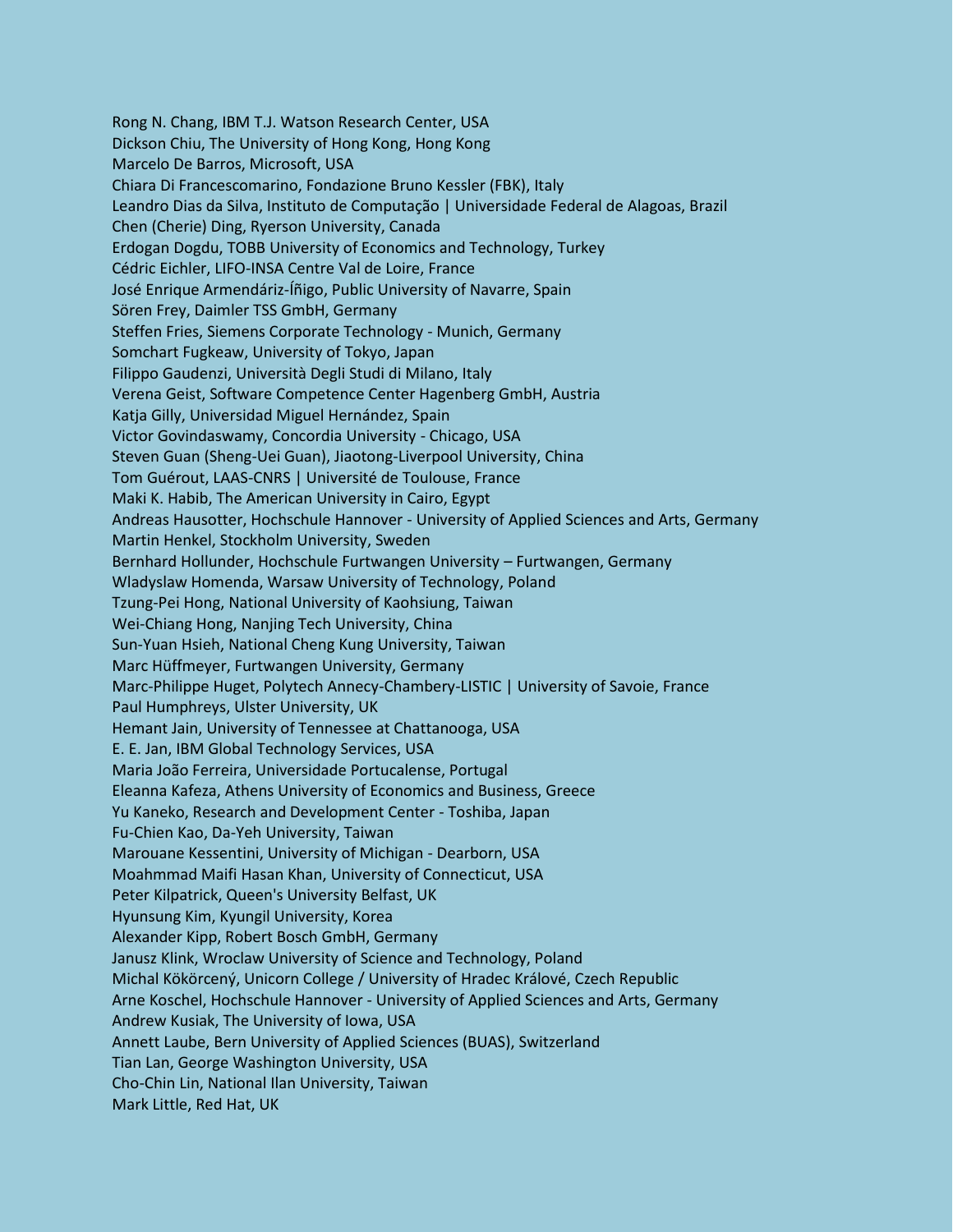Qing Liu, Data61 - CSIRO, Australia Xiaodong Liu, Edinburgh Napier University, UK Luigi Lo Iacono, TH Köln, Germany Francesco Longo, University of Messina, Italy Shikharesh Majumdar, Carleton University, Canada Kurt Maly, Old Dominion University, USA Zoltan Mann, University of Duisburg-Essen, Germany Mihhail Matskin, KTH, Sweden Massimo Mecella, Sapienza Università di Roma, Italy Viktor Medvedev, Vilnius University - Institute of Mathematics and Informatics, Lithuania Michele Melchiori, DII - Università degli Studi di Brescia, Italy Fanchao Meng, University of Delaware, USA Philippe Merle, Inria Lille - Nord Europe, France António Miguel Rosado da Cruz, Politechnic Institute of Viana do Castelo, Portugal Naouel Moha, Université du Québec à Montréal, Canada Mohamed Mohamed, IBM - Almaden Research Center, USA Fernando Moreira, Universidade Portucalense, Portugal Gero Muehl, Universitaet Rostock, Germany Taiga Nakamura, IBM Research - Almaden Research Center, USA Joan Navarro, La Salle - Universitat Ramon Llull, Spain Artur Niewiadomski, Institute of Computer Science - Siedlce University of Natural Sciences and Humanities, Poland Matthias Olzmann, noventum consulting, Germany Aida Omerovic, SINTEF, Norway Ali Ouni, Ecole de Technologie Superieure, Montreal, Canada Claus Pahl, Dublin City University, Ireland Paulo F. Pires, Federal University of Rio de Janeiro, Brazil Agostino Poggi, DII - University of Parma, Italy Jan Porekar, SETCCE, Slovenia Pasqualina Potena, RISE SICS Västerås, Sweden Thomas E. Potok, Oak Ridge National Laboratory, USA Thomas M. Prinz, Friedrich Schiller University Jena, Germany Lianyong Qi, Nanjing University, China Neilson Ramalho, Wirecard Technologies GmbH, Munich, Germany José Raúl Romero, University of Córdoba, Spain Christoph Reich, Furtwangen University, Germany Wolfgang Reisig, Humboldt University, Berlin, Germany Feliz Ribeiro Gouveia, Fernando Pessoa University, Portugal Sashko Ristov, University of Innsbruck, Austria Juha Röning, University of Oulu, Finland Michele Ruta, Technical University of Bari, Italy Ulf Schreier, Furtwangen University, Germany Frank Schulz, SAP Research Karlsruhe, Germany Wael Sellami, Higher Institute of Computer Sciences of Mahdia, Tunisia Kuei-Ping Shih, Tamkang University, Taiwan Jacopo Soldani, University of Pisa, Italy Masakazu Soshi, Hiroshima City University, Japan George Spanoudakis, City University of London, UK